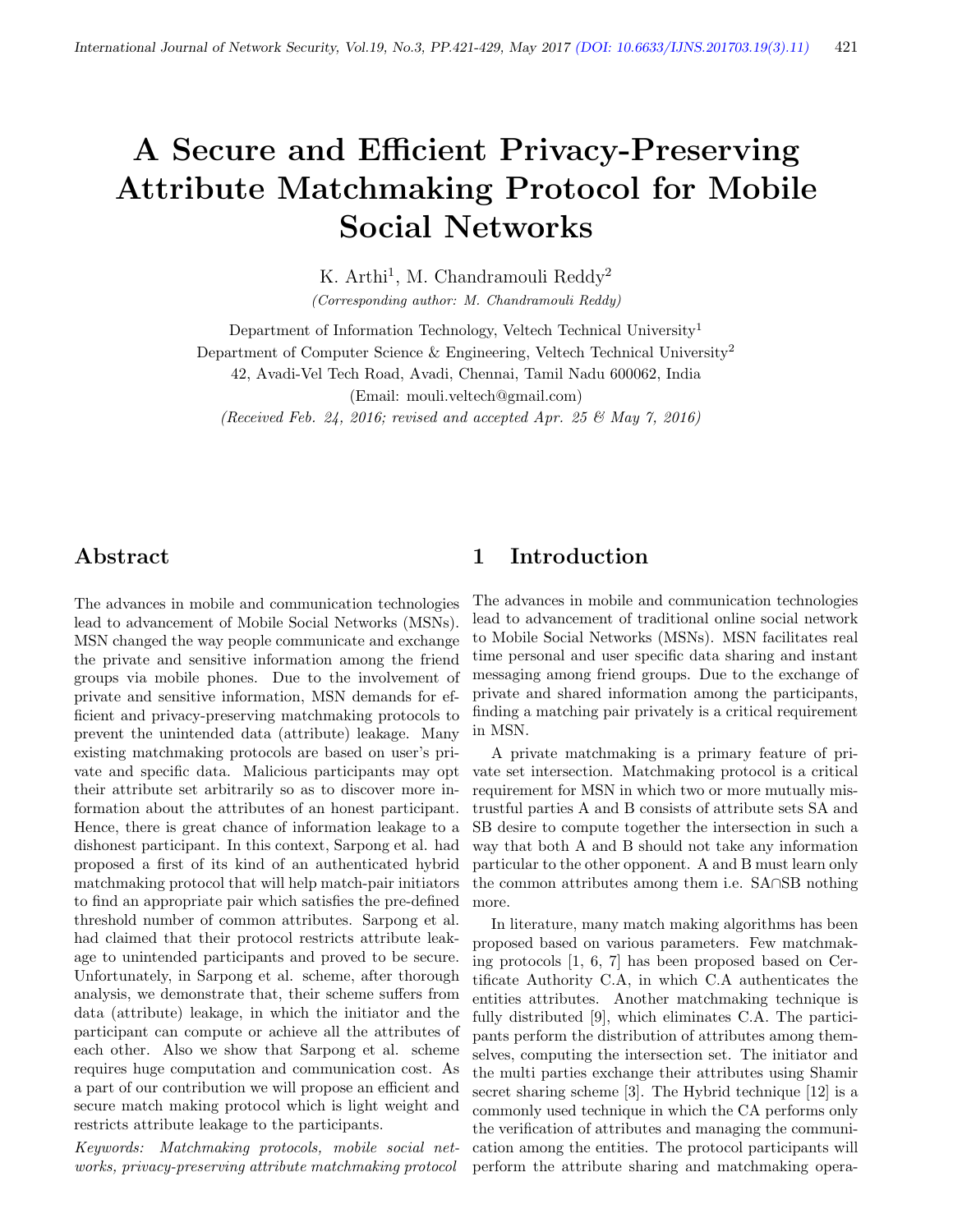tions. Recently Huang et al. [14] had proposed an Identity Based Encryption scheme for match making in social networks.

However, in this context in 2015, Chiou et al. [2] and Sarpong et al. [15] had proposed matchmaking protocols in which the initiator finds the best match among multiple participants who has the maximum similar attribute as the initiator. Sarpong et al. claimed that their scheme protects user's attributes from unnecessary leakage to unintended persons. In this manuscript after thorough analysis of Sarpong et al. scheme, we will demonstrate that in Sarpong et al. scheme, the participants can achieve the attributes of other participants and requires huge computation and communication cost.

As a part of our contribution, we will propose a secure and light weight matchmaking protocol for MSN, which resists the pitfalls in Sarpong and other related schemes.

The remaining of the paper is systematized as follows: In Section 2, we will give a brief review on system architecture. In Section 3, we will briefly discuss on Sarpong et al. [15] scheme. In Section 4, we discuss on the security pitfalls in Sarpong et al. scheme. In Section 5, the anomalies in Sarpong et al. scheme are discussed. Our proposed matchmaking protocol is presented in Section 6. In Section 7 we deliberate on informal security analysis of our proposed scheme. In Section 8, we deliberate on formal security analysis of our proposed scheme using widely accepted random oracle model. We discuss on Simulating experiments and performance evaluations are provided in Section 9.

# 2 System Architecture and Design Goals

Our system architecture consists of mainly three entities:a user (initiator) to find the best match among multiple participants (called participants) and a trusted certificate authority (CA), as depicted in Figure 1.



Figure 1: The system architecture

We will follow below mentioned privacy levels similar to [5].

- Privacy Level 1: On completion of execution of matchmaking protocol,the initiator and each potential friend (participant)must identify only the intersection set and its size.
- Privacy Level 2: On completion of execution of matchmaking protocol,the initiator and each potential friend (participant) must know only the ranking of the size of the intersection set mutually. Apart from these, no other information should be intercepted by the participants.

# 3 Brief Review of Sarpong et al. Matchmaking Algorithm

Assume Alice is the initiator of the protocol to find out the closest match among 'm' participant's (for brevity, we assume that Alice is communicating with a single participant Bob to find out the common attributes. The other participants also perform and exchange similar messages as Bob with Alice. Alice also exchanges same messages as it exchanges with Bob.) having portable devices and can connect with each other using PAN or Bluetooth or Wifi.  $A_{Threshold}$  is the threshold value for the attribute matching set by the initiator Alice, i.e. to qualify as a match pair for initiator, there should be minimum of  $A_{Threshold}$  number of common attributes between pairs. The initiator Alice consists of 'm' attributes, i.e.  $a = \{a_1, a_2, \dots, a_m\}$ and Bob consists 'p' attributes, i.e.  $b = \{b_1, b_2, \dots, b_p\}.$ In the matchmaking, if two attributes are semantically same, then only they are treated as the same.

#### 3.1 Key Generation

- **K1.** Alice and Bob computes RSA key pairs  $(e_A, d_A)$ ,  $(e_B, d_B)$  respectively using p, q which are large prime numbers, where  $e_A, e_B$  are the public variables.
- **K2.** CA computes RSA key pair is (e, d), where  $N=p^*q$ .
- **K3.** CA makes  $\lt e, N >$  public.

#### 3.2 Attribute Certification

- A1. The attributes of Alice and Bob are  $a$  ${a_1, a_2, \cdots, a_m}$  and  $b = {b_1, b_2, \cdots, b_k}.$
- A2. Alice exponentiates her attribute set using the public key of CA, i.e. 'e'.  $a^e = \{a_1^e, a_2^e, \cdots, a_m^e\}.$
- **A3.** Bob also exponentiates his attributes as  $b^e$  =  ${b_1}^e, b_2}e, \cdots, b_k}e}$
- A4. Alice to get the attributes certified by CA, forwards a message  $E_e\{a^e||ID_A||UN_A||e, e_A\}$  to CA which contains the attribute set computed in A2, its identity, user name, its public key and CA public key. The message is encrypted with the CA public key, i.e. 'e'.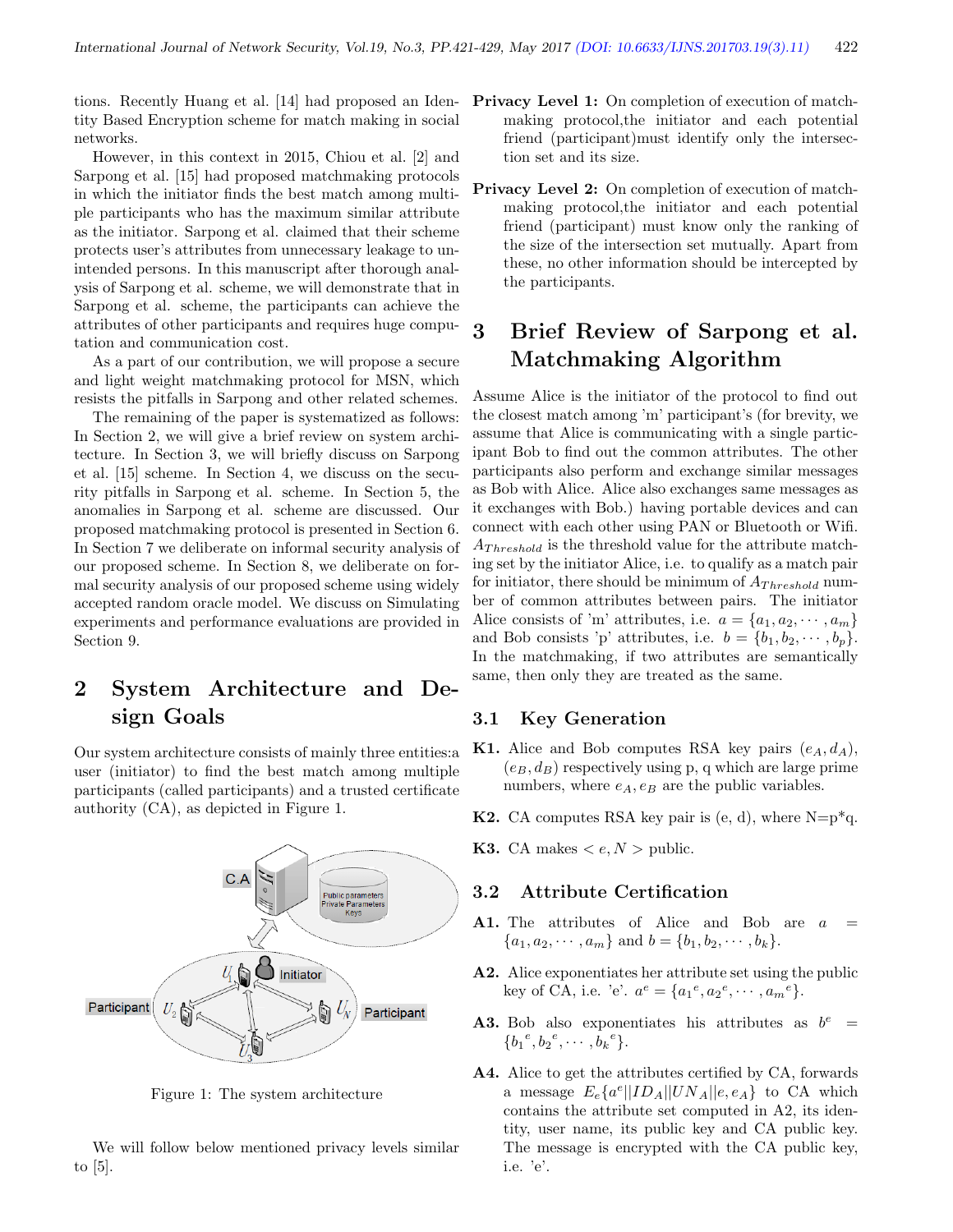- A5. Bob also to get the attributes certified by CA, forwards a message  $E_e\{b^e||ID_B||UN_B||e||e_B\}$  to CA which contains the attribute set computed in A3, its identity, user name, its public key and CA public key. The message is encrypted with the CA public key, i.e. 'e'.
- A6. The CA certifies the Alice attributes and returns  $A = \{(a_1, s_1), (a_2, s_2), \cdots, (a_m, s_m)\}\)$  to Alice, where  $s_i = H(ID_A || a_i)^d \text{ mod } N$  using its private key 'd'.
- A7. The CA also certifies the Bob attributes and returns  $B = \{(b_1, \sigma_1), (b_2, \sigma_2), \cdots, (b_k, \sigma_k)\}\)$  to Bob, where  $\sigma_1 = H(ID_B || b_1) \bmod N.$

#### 3.3 Matchmaking Phase

M1. On getting the attributes certified by the CA, the private attributes of Alice and Bob becomes  $A = \{(a_1, s_1), (a_2, s_2), \cdots, (a_m, s_m)\}, B =$  $\{(b_1,\sigma_1), (b_2,\sigma_2), \cdots, (b_k,\sigma_k)\}\)$  respectively.

#### Challenge Phase:

- M2. Alice picks 'm' arbitrary random numbers  $R_i$  for each attribute  $i = \{1, 2, \cdots, m\}$ and computes  $MA_i = S_i \cdot g^{R_i} \mod N$ , i.e.  $MA_1 = s_1.g^{R_1} \text{ mod } N$ ,  $MA_2 = s_2.g^{R_2} \text{ mod } N$ ,  $MA_3 = s_3.g^{R_3} \text{ mod } N$  and sends  $MES_1 =$  $\{MA_1, MA_2, \cdots, MA_m\}$  to Bob.
- **M3.** Bob also chooses an arbitrary numbers  $P_k$ for each attribute  $k = \{1, 2, \dots, k\}$  and computes  $MB_k = \sigma_k g^{P_k} \text{ mod } N$ , i.e.  $MB_1 =$  $\sigma_1.g^{P_1} = H(ID_B || b_1).g^{P_1} \bmod N, \ M B_2 =$  $\sigma_2.g^{P_2} \text{ mod } N = H(ID_B || b_2).g^{P_2} \text{ mod } N, \text{ and}$ sends  $MES_2 = \{MB_1, MB_2, \cdots, MB_k\}$  to Al-  $\Delta$ ice.

#### 3.4 Encoding Phase

- **M4.** Alice chooses an arbitrary number  $R_a$  and computes  $Z_A = g^{e.R_a} \mod N$ ,  $MB_k^* = (MB_k)^{e*R_a}$  $= \ \{MB_1{}^{e.R_a}, \quad MB_2{}^{e.R_a}, \quad \cdots, \quad MB_m{}^{e.R_a}\} \ \ =$  $\{ (H(ID_B || b_1) . g<sup>P<sub>1</sub></sup>) .<sup>e.R<sub>a</sub></sup>, \qquad (H(ID_B || b_2) . g<sup>P<sub>2</sub></sup>) .<sup>e.R<sub>a</sub></sup>,$  $\cdots, (H(ID_B || b_m).g^{P_m}).^{e.R_a}. \}.$
- **M5.** Alice performs arbitrary permutation  $RPA =$  $\zeta\{a_1, a_2, \cdots, a_m\}^{R_a} = \zeta\{a_1^{R_a}, a_2^{R_a}, \cdots, a_m^{R_a}\}$  and sends  $MES_3 = \{Z_A | | MB_k^*| | RPA\}$  to Bob.
- **M6.** Bob also opts an arbitrary number  $R_b$  and computes  $ZB = g^{e.R_b} \bmod N, (MES_1)^{e.R_b} = \{M1^{e.R_b}, M_2^{e.R_b},$  $M_3^{e.R_b}, \cdots, M_k^{e.R_b}$ } = { $(s_1.g^{R_1})^{e.R_b}, (s_2.g^{R_2})^{e.R_b},$  $\cdots, (S_k. g^{R_m})^{e.R_b}.\}.$
- M7. Bob chooses an arbitrary permutation  $RPB =$  $\zeta\{b_1^{R_b}, b_2^{R_b}, \cdots, b_k^{R_b}\}$  and sends  $MES_4 =$  ${Z_k||(MES_1)^{e.R_b}||RPB}$  to Alice.

#### 3.5 Set Intersection Phase

- **M8.** Alice sends her signed message  $Sig_{d_A}(ID_A \parallel MES_1)$  $|| \text{ } MES_2 \text{ } || \text{ } MES_3 \text{ } || \text{ } MES_4$  to Bob.
- **M9.** Bob also sends his signed message  $Sig_{d_B}(ID_B \parallel$  $MES_1 \parallel MES_2 \parallel MES_3 \parallel MES_4$  to Alice.
- **M10.** Now Alice and Bob verify that received  $MES_1$ ,  $MES_2$ ,  $MES_3$ ,  $MES_4$  values are equivalent to the received or computed values in the previous steps.
- M11. Alice share her random number to Bob by sending  $Sig_{dA}(ID_A||ID_B||R_a)$ . Similarly Bob also shares his arbitrary number by sending  $Sig_{d_B}(ID_B||ID_A||R_b)$ .

#### 3.6 Recovery Phase

- **M12.** Alice computes a list  $KA =$  $\zeta A\{a_1{}^{R_a R_b}, a_2{}^{R_a R_b}, \cdots, a_m{}^{R_a R_b}\}$  and direct to Bob. Bob also computes  $KB =$  $\zeta B\{b_1{}^{R_b R_a}, b_2{}^{R_b R_a}, \cdots, b_k{}^{R_b R_a}\}$  and send it to Alice.
- M13. In order to know the actual common attributes, Alice sends her random permutation by encrypting with the Bob public key, i.e.  $e_B$ ,  $E_{e_B}$  ( $\zeta$ A). Similarly, Bob sends his random permutations to Alice by encrypting with the Alice public key, i.e.  $e_a$ ,  $E_{e_A}(\zeta B)$ .
- **M14.** Alice already knowing  $\zeta$ B, can able to compute  $\zeta B^{-1}$  and retrieves  $\{b_1^{R_bR_a}, b_2^{R_bR_a}, \cdots, b_k^{R_bR_a}\},$ similarly Bob able to compute  $\zeta A^{-1}$  and recover  ${a_1}^{R_a R_b}, a_2 R_a R_b, \cdots, a_m R_a R_b$ . Now both Alice and Bob know their actual common attributes.

# 4 Cryptanalysis of Sarpong et al. Algorithm

In this section we do a thoughtful security analysis of Sarpong et al. [15] scheme. Based on the actions perform by the attackers,to intercept the information exchanged among the protocol entities,the attackers in the system are classified into two types i.e.malicious and semihonest.The malicious or active attackers deviate the protocol, and try to achieve the private information from the protocol participants by providing the forged attributes. The semi-honest or passive attackers are intrusive, follows the protocol rules as specified and try to achieve extra information from the messages exchanged in the protocol execution.

#### 4.1 Failure to Resist Malicious Attack

In Sarpong et al. [15] scheme, in M13 of matching phase, Alice sends its random permutation, i.e.  $E_{e_B}(\zeta A)$  by encrypting with the Bob public key. Similarly Bob sends its random permutation  $E_{e_4}(\zeta B)$  by encrypting with the Alice public key. On receiving the encrypted message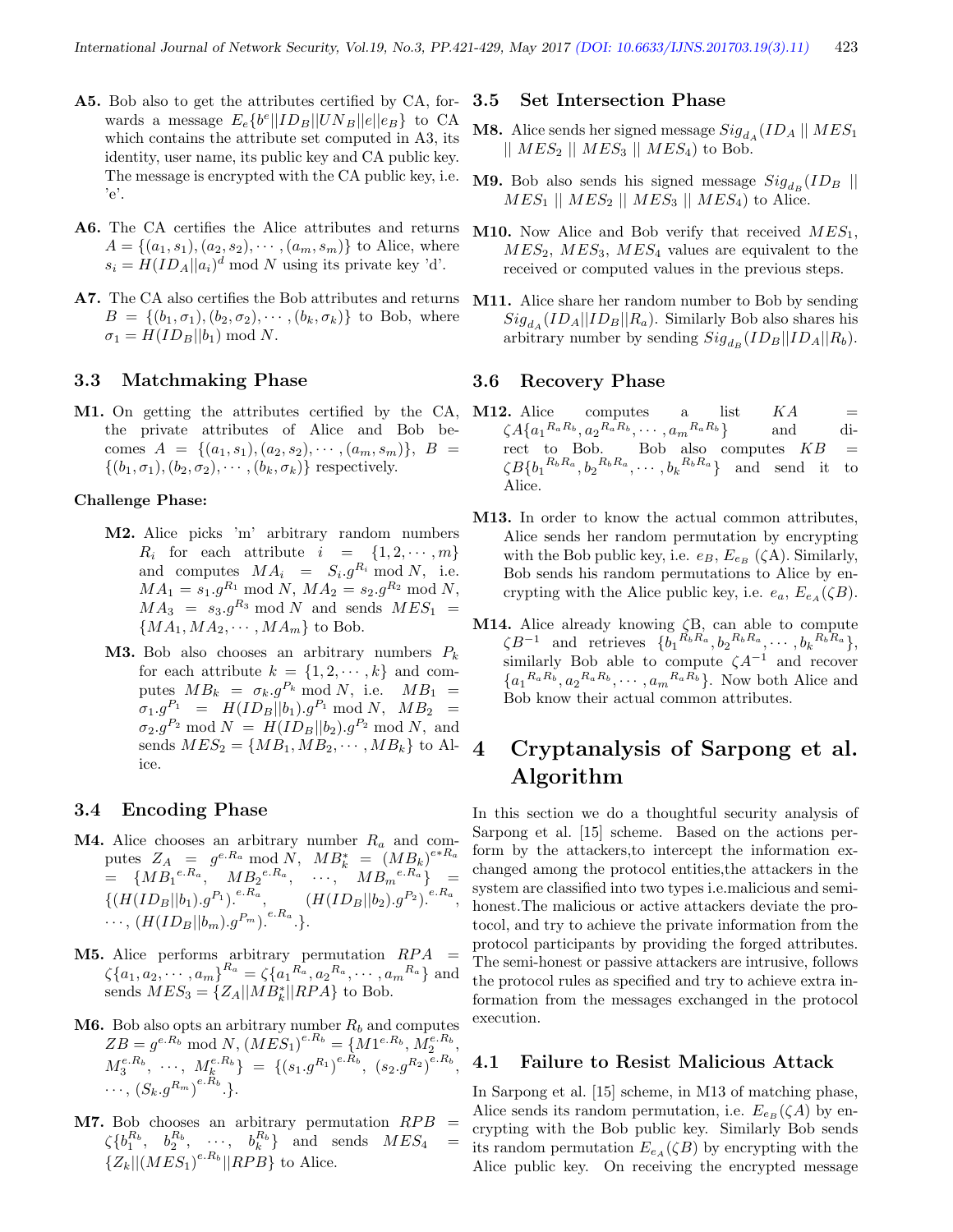low:

- **Step 1:** Decrypts  $E_{e_A}(\zeta B)$  using its private key  $d_A$ , i.e.  $D_{d_A} E_{e_A}(\zeta B) = \zeta B.$
- Step 2: Alice performs inverse operation  $\zeta B^{-1}$  on KB, i.e.  $\zeta B^{-1}(KB)$  =  $\zeta B^{-1} \{ b_1{}^{R_b R_a}, b_2{}^{R_b R_a}, \cdots, b_k{}^{R_b R_a} \} \hspace{5mm} \text{to} \hspace{5mm} \text{retrieve}$ original list, i.e.  $\{b_1^{R_b R_a}, b_2^{R_b R_a}, \cdots, b_k^{R_b R_a}\}.$
- Step 3: In M11 of matching phase Bob sends the message  $Sig_{d_B}(ID_B||ID_A||R_b)$  to Alice. Alice retrieves  $\{ID_B, ID_A, R_b\}$  from the received message. Alice already knows her  $R_a$ , hence Alice can perform an inverse operation on each received value in  $\{b_1^{R_bR_a}, b_2^{R_bR_a}, \cdots, b_k^{R_bR_a}\},$ i.e.  $\{b_1^{R_b R_a}, b_2^{R_b R_a}, \cdots, b_k^{R_b R_a}\} R_b^{-1} R_a^{-1} =$  ${b_1, b_2, b_3, b_4, \cdots, b_k}$ . Hence, Alice comes to know all the attributes of Bob, along with the common attributes. Similar is the case with Bob, in which Bob also comes to know all the attributes of Alice along with the common attributes by executing the above steps similar to Bob. Therefore we can conclude that, Sarpong et al. scheme fails to achieve the primary requirement of match making algorithm, in which the participant and initiator must know only the common attributes.

# 5 Pitfalls or Anomalies in Sarpong et al. Algorithm

#### 5.1 Requires Huge Communication Cost

In M2 and M5 steps of match making process, Alice sends  $MES_1$  and  $MES_3$  to Bob respectively. In M8, Alice again forwards  $MES_1$ ,  $MES_3$  to Bob in a message  $Sig_{d_A}(ID_A||MES_1||MES_2||MES_3||MES_4)$ . Bob, on receiving the message  $Sig_{d_A}(ID_A \parallel MES_1)$  $||$   $MES_2$   $||$   $MES_3$   $||$   $MES_4$ , decrypts the message to get  $\{ID_A, MES_1, MES_2, MES_3, MES_4\}$  and uses  $MES_1, MES_2, MES_3, MES_4$  to validate, whether the transferred and received values are valid or not. To validate the messages transferred, a message digest operations like hash functions Eg: SHA-1 etc can be used, which outputs a fixed length data, hence reduces the necessitate to transfer full messages.

Similar is the case with the Bob. In M3 Bob sends  $MES_2$ , in M7 Bob sends  $MES_4$  to Alice. In M9 Bob again sends these messages in the form of  $Sig_{d_B}(ID_B||MES_1||MES_2||MES_3||MES_4)$  to Alice, which consumes huge communication cost.

#### 5.2 Requires Huge Computation Cost

In M2 and M3 steps of match making process, Alice and Bob selects 'm' and 'p' arbitrary numbers respectively. Alice computes  $MA_i = s_i.gR_i \text{ mod } N$ , where

 $E_{e_A}(\zeta B)$ , Alice perform following steps as depicted be-  $1 \le i \le m$ . Similarly Bob computes  $MB_k = \sigma_k g P_k =$  $H(ID_B||b_k).gP_k \text{ mod } N$ , where  $i \leq k \leq p$ . Totally for one participant and one initiator, the Sarpong et al. schemes  $k*m$  random numbers, which requires huge computation cost Alice.

## 6 Our Proposed Scheme

In this section we present our improved scheme over Sarpong et al. [15] scheme. The Key Generation and Attribute Certification phases of our proposed scheme are similar to Sarpong et al. scheme. We will start from matchmaking phase.Even though the protocol runs between Alice and 'm' participant, for brevity we consider only Bob as another participant of the protocol.

#### The main contributions of our work are:

- 1) An enhanced matchmaking protocol for MSN is proposed, which is based on the trusted certification authority (TCA) and provides a better privacy preserving by introducing the protocol's privacy levels.
- 2) The theoretical analysis is performed to prove the correctness and security of the protocol. Simulating experiments are conducted to evaluate the efficiency of the protocol.
- 3) We discuss the arbitration mechanisms for the protocol to detect malicious users who are cheating the others.

#### 6.1 Matchmaking Phase

M1. On getting the attributes certified by the CA, the private attributes of Alice and Bob becomes  $A = \{(a_1, s_1), (a_2, s_2), \cdots, (a_m, s_m)\}, B =$  $\{(b_1,\sigma_1), (b_2,\sigma_2), \cdots, (b_k,\sigma_k)\}\text{, respectively.}$ 

#### Challenge Phase:

- M2. Alice picks a single arbitrary random number  $R_1$ , and computes  $MA_1 = S_i \cdot g^{R_1} \text{ mod } N$ , i.e.  $MA_1 = s_1.g^{\hat{R}_1} \text{ mod } N, MA_2 = s_2.g^{R_2} \text{ mod } N,$  $M A3 = s3. g<sup>R<sub>3</sub></sup>$  mod N and sends  $M E S<sub>1</sub>$  =  ${MA_1, MA_2, \cdots, MA_m}$  to Bob.
- M3. Each participant also chooses an arbitrary numbers  $P_1$  computes  $MB_k = \sigma_k . g^{P_1} \text{ mod } N$ , i.e.  $MB_1 = \sigma_1 \cdot g^{P_1} = H(ID_B || b_1) \cdot g^{P_1} \text{ mod } N,$  $MB_2 = \sigma_2.g^{P_1} \text{ mod } N = H(ID_B || b_2).g^{P_1} \text{ mod } N$ N and sends  $MES_2 = \{MB_1, MB_2, \cdots, MB_k\}$ to Alice.

#### Encoding Phase:

**M4.** Alice chooses an arbitrary number  $R_a$  and computes  $Z_A = g^{e.R_a} \mod N$ ,  $MB_k^* = (MB_k)^{e*R_a}$  $= \{MB_1^{e.R_a}, MB_2^{e.R_a}, \cdots, MB_m^{e.R_a}\}$  =  $\{(H(ID_B||b_1).g^{P_1})^{e.R_a}, (H(ID_B||b_2).g^{P_2})^{e.R_a},$  $\cdots, (H(ID_B || bm).g^{Pm})^{e.R_a} \}.$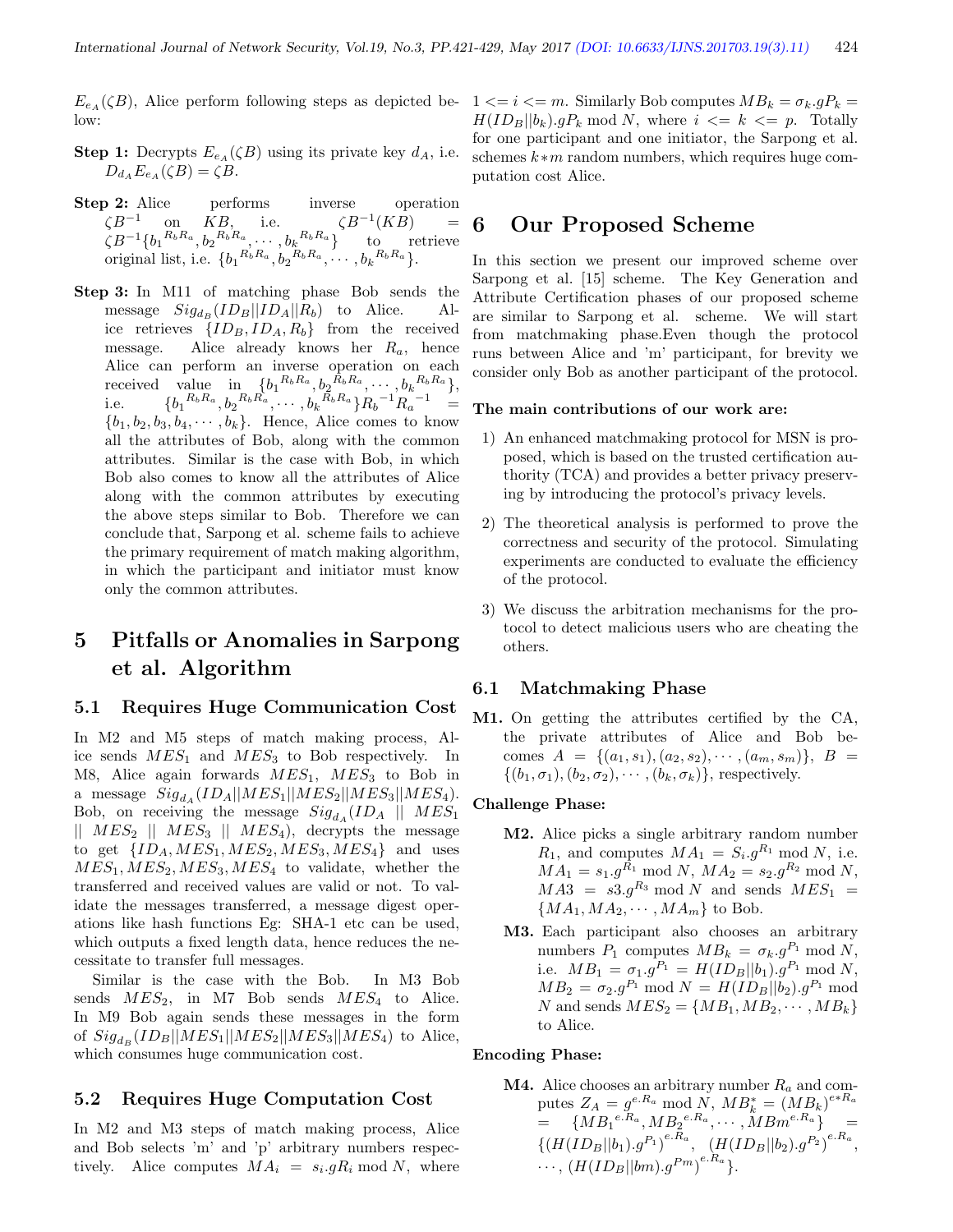- **M5.** Alice performs arbitrary permutation  $RPA =$  $\zeta\{a_1,a_2,\cdots,ak\}^{R_a} = \zeta\{a_1^{R_a},a_2^{R_a},\cdots,a_k^{R_a}\}$ and sends  $MES_3 = \{Z_A | | MB_k^*| | RPA\}$  to Bob.
- **M6.** Bob also opts an arbitrary number  $R_b$  and computes  $\overline{ZB} = g^{e.R_b} \mod N$ ,  $(MES_1)^{e.R_b}$  $= \quad \, \left\{ M1^{e.R_b}, M_2{}^{e.R_b}, M_3{}^{e.R_b}, ... M_k{}^{e.R_b} \right\} \quad =$  $\{(s_1.g^{R_1})^{e.R_b}, (s_2.g^{R_2})^{e.R_b}, \cdots, (s_k.g^{R_m})^{e.R_b}\}.$
- **M7.** Bob chooses an arbitrary permutation  $RPB =$  $\zeta\{b_1{}^{R_b}, b_2{}^{R_b}, \cdots, b_k{}^{R_b}\}$  and sends  $MES_4 =$  $\{Z_k | | (MES_1)^{e.R_b} | | RPB \}$  to Alice.

#### 6.2 Set Intersection Phase

- **M8.** Alice computes  $M_1 = ID_A \oplus h(MES_1 \parallel MES_2 \parallel$  $MES_3 \parallel MES_4$ ,  $M_2 = h(ID_A \parallel MES_1 \parallel MES_2 \parallel n$  $MES_3 \parallel MES_4$ ) and forwards  $\{M_1, M_2\}$  to Bob.
- **M9.** Bob computes  $M_3 = ID_B \oplus h(MES_1 \parallel MES_2 \parallel$  $MES_3 \parallel MES_4$ ,  $M_4 = h(ID_B \parallel MES_1 \parallel MES_2 \parallel$  $MES_3 \parallel MES_4$  and forwards  $\{M_3, M_4\}$  to Alice.
- **M10.** On receiving  $\{M_3, M_4\}$  from Bob, Alice achieves  $ID_B^* = M_3 \oplus \left[ h(MES_1 \parallel MES_2 \parallel MES_3 \parallel \right]$  $MES_4$ ), computes  $M_4^* = h(ID_B^* \parallel MES_1 \parallel$  $MES_2$  ||  $MES_3$  ||  $MES_4$ ) and compares the computed  $M_4^*$  with the received  $M_4$ . If both are equal Alice authenticates Bob. Similarly, Bob achieves  $ID_A*$  from M1, and computes  $M_2^*$  =  $h(ID_A^* || MES_1 || MES_2 || MES_3 || MES_4$ ). If computed  $M_2^*$  equals the received  $M_2$ , Bob authenticates Alice.
- M11. Alice share her random number to Bob by sending an encrypted message using the Bob public key, so that the message can be decrypted only by Bob using his private key, i.e.  $d_B$ . Its  $D_{d_B}(E_{e_B}(ID_A||ID_B||R_a||R_1))$  =  $\{ID_A, ID_B, R_a, R_1\}.$
- M12. Similarly Bob also shares his arbitrary numbers by sending an encrypted message using Alice public key, i.e.  $e_A$ , i.e.  $E_{e_A}(ID_B||ID_A||R_b||P_1) =$  $\{ID_B, ID_A, R_b, P_1\}.$
- M13. Alice computes a random permuted list  $KA = \zeta A \{h(a_1 || R_1)^{R_a R_b}, h(a_2 || R_1)^{R_a R_b}\}$ , · · · ,  $h(a_m||R_1)^{R_aR_b}$  and direct to Bob. Bob also computes  $KB = \zeta B \{ h(b_1 || P_1)^{R_b R_a}, h(b_2 || P_1)^{R_b R_a}, \dots,$  $h(b_k||P_1)^{R_bR_a}$  and send it to Alice.
- M14. In order to know the actual common attributes, Alice sends her random permutation by encrypting with the Bob public key, i.e.  $e_B$ ,  $E_{e_B}(\zeta A)$ . Similarly, Bob sends his random permutations to Alice by encrypting with the Alice public key, i.e.  $e_A, E_{e_A}(\zeta B)$ .

#### Recovery Phase:

- **M15.** Alice already knowing  $\zeta B$ , can able to compute  $\zeta B^{-1}$  and retrieves  $\{h(b_1||P_1)^{R_b R_a},\}$  $h(b_2||P_1)^{R_bR_a}, \quad \cdots, \quad h(b_k||P_1)^{R_bR_a}\}, \quad \text{simi-1}$ larly Bob able to compute  $\zeta A^{-1}$  and recover  $\{h(a_1||R_1)^{R_a R_b}, \quad h(a_2||R_1)^{R_a R_b}, \quad \cdots,$  $h(a_m||R_1)^{R_a R_b}$ .
- **M16.** For each attribute  $\{a_1, a_2, \dots, a_m\}$ , Alice computes  $\{h(a_1||P_1)^{R_a R_b}, h(a_2||P_1)^{R_a R_b}, \dots,$  $h(a_m||P_1)^{R_aR_b}$  and compares with the attribute list  $\{h(b_1||P_1)^{R_b R_a}, h(b_2||P_1)^{R_b R_a}, \dots,$  $h(b_k||P_1)^{R_bR_a}$ . The comparison gives the Alice, the number of attributes in common and their actual values with Bob. Bob also perform same computations as Alice. As Alice and Bob uses hash function and session specific arbitrary numbers to compute  $\{h(a_1||R_1)^{R_a R_b}, \dots\},\$  ${h(b_1||P_1)}^{R_a R_b}, \dots$ , if an attribute sent by Bob is not matching against any value in the Alice attribute list, it is computationally infeasible for Alice to achieve or compute the non-matching attribute, due to one way property of hash function, even the Alice knows  $P_1, R_a, R_b$ . Similar is the case with Bob.
- M17. Hence in our scheme, there is no chance of leakage of attributes to opponent, in case of nonmatching attributes.

# 7 Informal Security Strengths of The Proposed Scheme

### 7.1 Resists Malicious and Semi-Honest Participant Attack (Attribute Verification)

In our proposed scheme, in Attribute Certification phase, the initiator Alice and the participant Bob submit their attribute set  $a = \{a_1, a_2, \dots, a_m\}$  and  $b = \{b_1, b_2, \dots, b_k\}$ to CA. The CA certifies the attributes and returns  $A = \{(a_1, s_1), (a_2, s_2), \cdots, (a_m, s_m)\}\$ to Alice, where  $s_i = H(ID_A || a_i)^d \mod N$ . Similarly for Bob, CA returns  $B = \{(b_1, \sigma_1), (b_2, \sigma_2), \cdots, (b_k, \sigma_k)\}\$  where  $\sigma i =$  $H(ID_B||b_i) \text{ mod } N$ . As CA binding the attributes with their hash value, the participants are restricted to change their attributes later. This step restricts the attacks by malicious and semi-honest participants.

### 7.2 Resists Malicious Participant Attack (Attribute Mapping) Scenario 1

In matchmaking phase of our scheme, i.e. M5, M7 the initiator Alice sends the randomly permuted attribute set, i.e.  $RPA = \zeta\{a_1, a_2, \cdots, a_k\}^{\bar{R}_a} = \zeta\{a_1^{R_a}, a_2^{R_a}, \cdots, a_k^{R_a}\}$  $\cdots, a_k^{R_a}$  to Bob. Similarly Bob also opts an arbitrary number  $R_b$  and computes an arbitrary permutation  $RPB = \zeta \{b_1^{R_b}, b_2^{R_b}, \cdots, b_k^{R_b}\}.$  Due to the random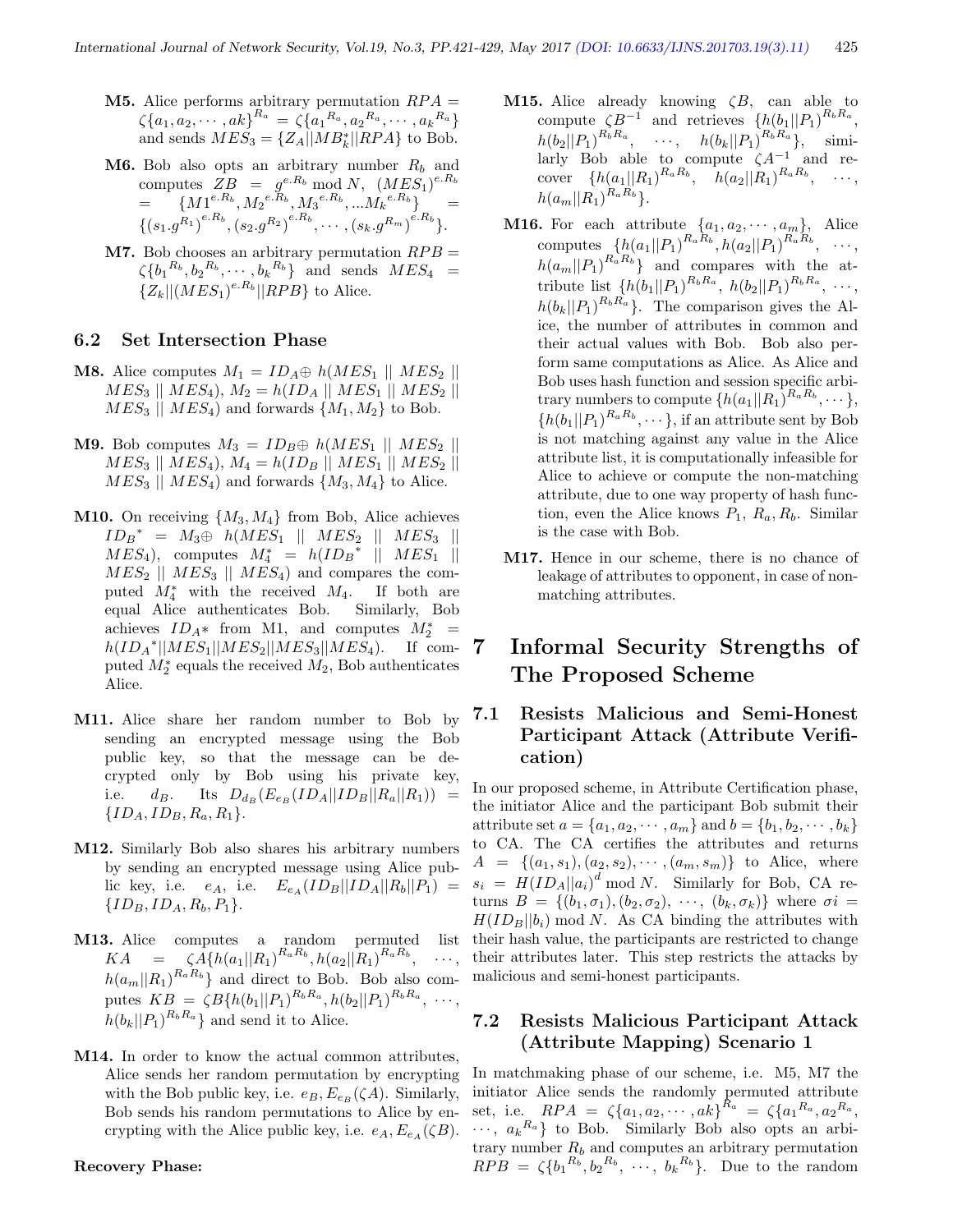permutations, even though the participant or malicious attacker achieves  $a_1 R_a$  etc, it is impossible to map  $a_1^{R_a}$ to an entry in the list  $\zeta\{a_1^{R_a}, a_2^{R_a}, \cdots, a_k^{R_a}\}.$  Also in M11, M12 the Alice and Bob exchange their random numbers by encrypting with the public key of the opponents. In M11 Alice share her random number to Bob by sending an encrypted message using the Bob public key, so that the message is decrypted only by Bob using his private key, i.e.  $d_B$ . its  $D_{d_B}(E_{e_B}(ID_A||ID_B||R_a||R_1)) =$  $\{ID_A, ID_B, R_a, R_1\}.$  Similar is the case with the Bob. Hence, it is impossible for an attacker to achieve the attributes of the participants.

### 7.3 Resists Malicious Participant Attack (Dynamic Attributes) Scenario 2

In all the previous works including Sarpong et al, the initiator and the participants make their attribute set random by exponentiating the attributes with random number. If the random numbers are known to the malicious users, they can retrieve the attribute values which are static. Hence, it will leak the attribute information. In our proposed scheme, Alice computes a random permuted list  $KA = \zeta A \{h(a_1||R_1)^{R_a R_b}, h(a_2||R_1)^{R_a R_b}, \dots,$  $h(a_m||R_1)^{R_aR_b}$  in which a hash of an attribute is concatenated with a random number and exponentiated. In this case, the same attribute value results in a different hash value each time it is sent. Hence, it is difficult for an attacker to achieve any information from the attribute set.

Due to space restrictions, we have discussed above attacks only. Our scheme resists all major cryptographic attacks and achieves attribute privacy.

# 8 Formal Security Strengths of The Proposed Scheme

We prove the security strengths of our proposed scheme by comparing what a malicious attacker can do in the real protocol execution against what the attacker can do in an ideal world. In the ideal-world execution, both participants would submit their attribute set to an imaginary trusted certificate authority i.e. TCA. The trusted TCA certifies the attributes submitted. Once the validations are done, the communicating parties compute the intersection set. If a protocol participant submits a message without proper validation from TCA, the other participants ignore or drop the message. Automatically, this confirms that the real-world attribute set intersection protocol is as secure as the protocol in the ideal world that depend on TCA.

We now formally outline the ideal functionality. The security definition involves the communication between TCA and malicious attackers.

Authorize: If TCA receives an authorization or verification request from participant  $P_i$ , TCA computes  $\sigma_i = H(ID_i || b_i)$  where  $1 \leq i \leq k$  for totally 'k' attributes and submits  $\sigma_i$  back to  $P_i$ .

- Set Intersect: Initiator  $P_i$  sends a request to perform set intersection to party  $P_i$ . Similarly  $P_i$  sends a request to perform set intersection to party  $P_i$ .  $P_i$ and  $P_i$  now run an ideal set intersection protocol as below:
	- 1)  $P_i$  sends a set  $S_i$  to  $P_j$  and  $P_j$  sends  $S_j$  to  $P_i$ . On receiving the entities set, both  $P_i$  and  $P_j$ checks whether each attribute in  $S_i$  and  $S_j$  has proper validations from TCA. Let  $S_i^* \leq S_i$  and  $S_j^* \leq S_j$  denote maximal subsets of  $S_i$  and  $S_j$ that have proper validations.
	- 2)  $P_i$  and  $P_j$  compute the intersection set  $I \leftarrow$  $S_i^* \bigcap S_j^*.$

#### 8.1 Formal Security Analysis

In this part, we demonstrate the security strengths of our scheme formally by using the random oracle model and we will illustrate that our scheme is strongly secure.

In the random oracle model, an ideal simulator 'S' is constructed and given a black box access to an attacker 'E'. The communication between an attacker 'E' and the simulator 'S'go through only via oracle queries that models attacker 'E' competence in a real attack. To break the security strong point of the private set intersection protocol, 'E' simulates subsequent queries.

Simulation of different random oracles:

Lemma 1. Assume that the DDH (Decisional Diffie Hellman hypothesis) assumption holds for exponentiation, and hash function 'H' behaves like a random oracle, then the proposed hybrid protocol securely performs the 'Set Intersection' function described above.

#### 8.1.1 Simulation of Hash Query

Simulator 'S' maintains an initial empty hash list  $L^{List}{}_{h}$ for the hash function h. The List maintains a tuple (x,P). On receipt of the hash query for an input 'x', 'S' will do a lookup operation.If the result exists, returns the same answer, else, it generates a random number  $g' \in G$  and returns  $g'$ . S' inserts  $(x,P)$  into the List.

#### 8.1.2 Simulation of Authorize Query

Simulator 'S' on receiving the authorization or validation request i.e. to sign an element 'x' on behalf of certificate authority 'i' for a corrupted participant  $P_A$  (controlled by an attacker 'E'), 'S' makes a hash query on input (x,  $P_A$ ) and on determining the hash value, 'S' computes the signature and returns the same to an attacker 'E'. (The simulator 'S' knows all the signing keys of all the protocol participants).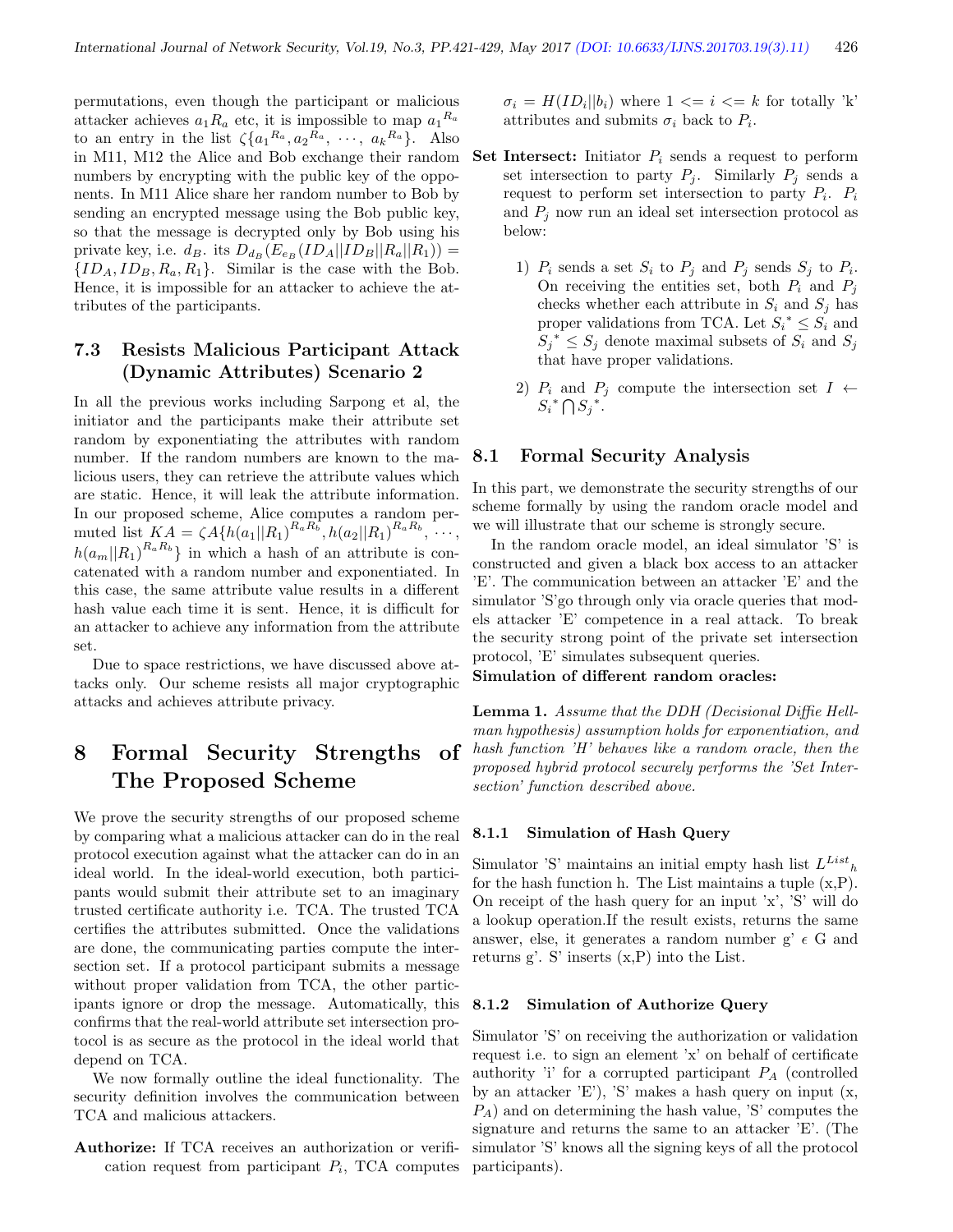| Attacks/Protocols                     | Ours) | $13^{\circ}$ |  |
|---------------------------------------|-------|--------------|--|
| Resists Semi-Honest Attack            |       |              |  |
| Resists Malicious Attack (Scenario 1) |       |              |  |
| Resists Malicious Attack (Scenario 2) |       |              |  |

Table 1: Comparison of security features

Table 2: Comparison of complexity

| Protocols                     | Computational Complexity                               | Communication Complexity              |
|-------------------------------|--------------------------------------------------------|---------------------------------------|
| [10]                          | $O(m \log \log n)$                                     | $O(m+n)$                              |
| [8]                           | $O(R^2.n)$                                             | $O(n^2)$                              |
| $\left\lceil 11 \right\rceil$ | $O(R^2.n)$                                             | O(n.R)                                |
| $\overline{13}$               | $2(N-1)(m+n)PM+2(N-1)DH$                               | $N-1(m+n+5)$                          |
| $[12]$                        | $2(N-1)(m+n)PM$                                        | $\frac{(N-1)(m+n+4)+6}{(N-1)(m+n+4)}$ |
| $[15]$                        | $2+m(n+1)+k(N+1)PM+(m(2+N)+n(2N+m+2)+2)EXP+(3N+1)Enc$  | $O(m*n)$                              |
| Proposed                      | $2+m(n+1)+k(N+1)PM+(m(2+N)+n(2.N+m+2)+2)EXP+(3N+1)Enc$ | $O(m*n)$                              |

#### 8.1.3 Simulation of Set Intersection Query

Whenever an attacker 'E'submits a request to perform the set intersection protocol, S performs the following simulation. Assume that 'E'is imitating Alice as discussed in the above section.

'E' chooses an arbitrary random number some  $A_1 \epsilon G$  and sends a set of encodings  $MAS_1$  =  ${MA_1, MA_2, \cdots, MA_m} = {H(ID_A || a_1)^d.g^{A_1}, \cdots}$  to S. S also chooses an arbitrary number  $B_1$  computes the encodings, i.e. and directs  $MBS_1$  =  ${MB_1, MB_2, \cdots, MB_k}$  to 'E'. 'E'chooses an arbitrary number RA and computes the encodings  $Z_A$  =  $e^{iR_A} \bmod N$ ,  $MBS_1^* = (MBS_1)^{e*R_A}$ = and submits  $\{MB_1^{e.R_a}, MB_2^{e.R_a}, ...MB_m^{e.R_a}\}\$  to S.  $E'$  performs arbitrary permutation  $RPA =$  $\zeta\{a_1, a_2, \cdots, a_m\}^{R_A} = \zeta\{a_1^{R_A}, \cdots, a_m^{R_A}\}\$ and directs  $MAS_2 = \{Z_A \mid |MBS_1^*||RPA\}$  to S. 'S' chooses an arbitrary permutation  $RPB = \zeta \{b_1^{R_B}, b_2^{R_B}, \dots, b_k^{R_B}\}$  and sends  $MBS_2 = \{ZB \mid MAS2^* \mid \mid RPB\}$  to 'E'. It is not hard to see that S can compute all encodings, as it knows the secret signing keys ski for all the participants.'E'and S shares the random numbers used, i.e.  $A_1, B_1$ . Finally S and 'E' computes the intersection set.

It is clear that, except the attacker 'E' is able to fake or forge an encoding for an attribute, it does not possess a proper signature, then the joint output of all participants in the ideal world are identically distributed as similar to the proposed protocol. Assume that if 'E' did fake or forge an encoding for some element 'bi' which it is not validated or authorized by the TCA, then in the ideal world the protocol participants will filter out that attribute from the resulting set intersection, which results in the output distribution to be different in the ideal protocol from the proposed one.

# 9 Simulation and Experimental Evaluation

In this segment, we scrutinize the computational complexity of proposed and various related schemes through simulations.

#### 9.1 Complexity Analysis

The computation cost is calculated based on the number of resource consuming 1024-bit multiplication, 1024-bit exponentiation and SHA-160 hash operations on mobile devices. The communication overhead is computed by the number of bits transmitted and received.

Table 1 confirms that our proposed scheme resists all major attacks both passive and active.

In Table 2, PM denotes a power modular; R denotes number of rounds;  $m, n$  denote number of Alice and participants attributes; EXP denotes an exponential operation; Enc denotes an encryption; N denotes number of participants.

Table 2 confirms that our scheme requires similar computational complexity compared to [7, 12] but negligibly higher complexity compared to the traditional schemes [8, 10, 11, 13]. But the overhead is perfectly valid, due to its security strengths. As discussed in the system architecture, we simulated our proposed scheme with a Samsung Galaxy J7mobile device consist of 1.5 GHz CPU. The simulation code is written in Java. We have considered the users  $N = 5, 10, 20, 30, 40$  and each user is considered to contain varying attributes  $k = 5, 10, 151$ (See Figure 2).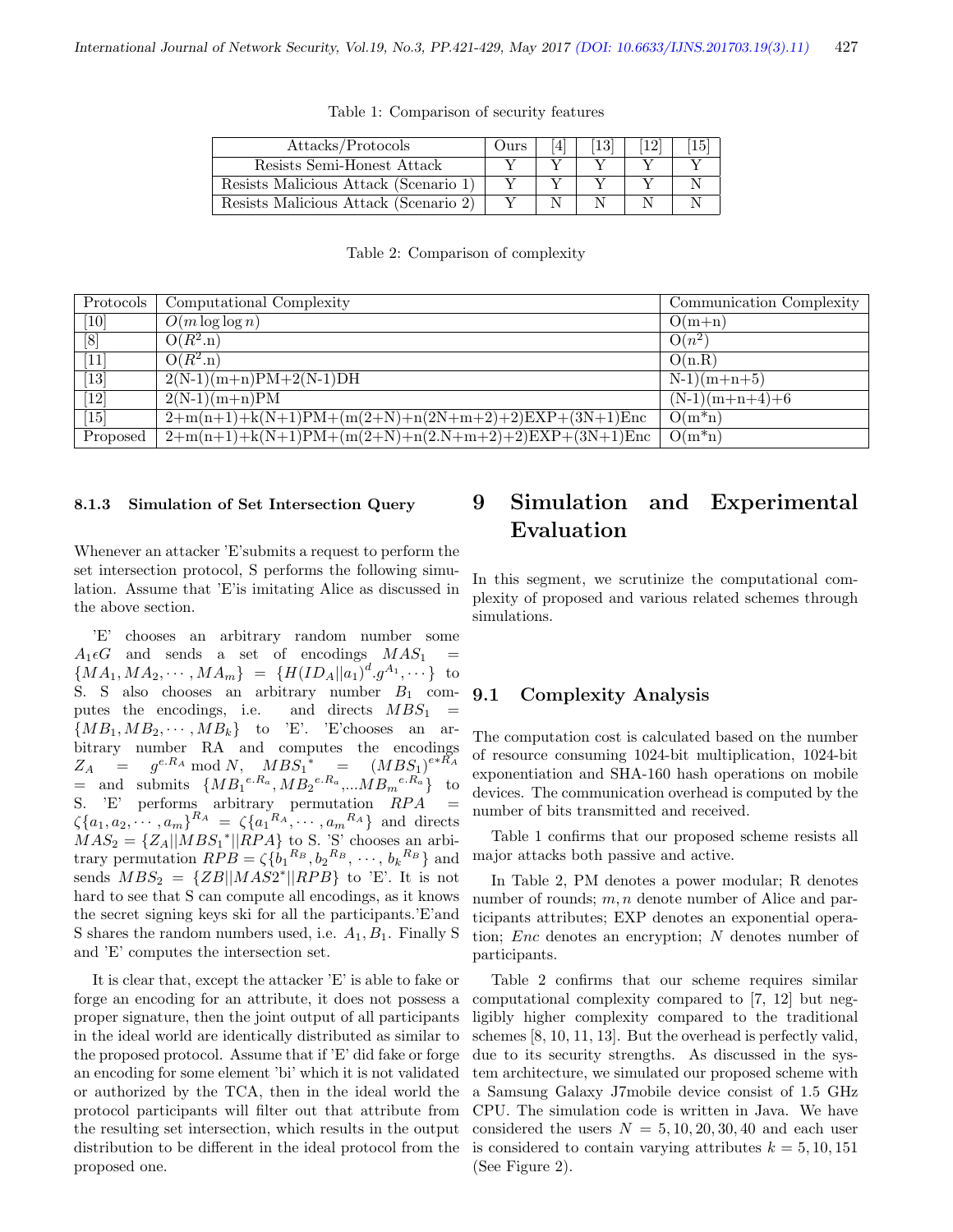

Figure 2: The simulation

### 10 Conclusion

The involvement of user's specific and sensitive data in MSN demands for a light weight and secure matchmaking algorithm, which resists attribute leakage to participants. Sarpong et al. had proposed first of its kind of matchmaking algorithm which selects the participants that contains the threshold level of attributes matching. We have cryptanalyzed Sarpong et al. scheme, and demonstrated that their scheme fails to achieve attribute privacy and requires huge storage and computation cost. We have proposed an efficient algorithm, which resists the pitfalls found in Sarpong et al. algorithm and other related schemes (static attribute representation). We also conducted experimental analysis of our scheme and illustrated the results.

### References

- [1] S. Y. Chiou, "Secure method for biometric-based recognition with integrated cryptographic functions," BioMed Research International, Vvol. 2013, Article ID 623815, 2013.
- [2] S. Y. Chiou and C. S. Luo, "An authenticated privacy-preserving mobile matchmaking protocol based on social connections with friendship ownership," Mathematical Problems in Engineering, vol. 2014, Article ID 637985, 2014.
- [3] X. Dong, "A multi-secret sharing scheme based on the CRT and RSA," International Journal of Electronics and Information Engineering, vol. 2, no. 1, pp. 47–51, 2015.
- [4] A. Evfimievski, R. Agrawal, and R. Srikant, "Information sharing across private databases," in Proceedings of ACM SIGMOD, pp. 86–97, 2003.
- [5] L. Guoy, J. Liu, R. Hao, B. Yangx, S. Jiang, X. Zhu, "Efficient private matching based on blind signature for proximity-based mobile social networks," in IEEE International Conference on Communications (ICC'15), pp. 3246–3251, 2015.
- [6] S. Huang, S. Griswold, K. Li, T. Sohn, "People-tones: A system for the detection and noti cation of buddy

proximity on mobile phones," in Proceedings of 6th IntConfon Mobile Systems (MobiSys'08), pp. 160– 173, 2008.

- [7] Y. H. Huang, S. H. Chiou, "Mobile common friends discovery with friendship ownership and replayattack resistance," Wireless Networks, vol. 19, pp. 1839–1850, 2013.
- [8] L. Kissner and D. Song, "Privacy-preserving set operations," in Advances in Cryptology (CRYPTO'05), LNCS 3621, pp. 241–257, Springer, 2005.
- [9] M. Li, N. Cao, S. Yu, W. Lou, "Findu: Privacypreserving personal profile matching in mobile social networks," in *Proceedings of IEEE INFOCOM*, pp. 2435–2443, 2011.
- [10] K. Nissim, M. Freedman, and B. Pinkas, "Efficient private matching and set intersection," in International Conference on the Theory and Applications of Cryptographic Techniques, pp. 1–19, 2014.
- [11] J. Vaidya and C. Clifton, "Secure set intersection cardinality with application to association rule mining," Journal of Computer Security, vol. 13, no. 4, pp. 593–622, 2005.
- [12] Y. Wang, T. Zhang, H. Li, L. He, and J. Peng, "Efficient privacy preserving matchmaking for mobile social networking against malicious users," in IEEE 11th International Conference on Trust, Security and Privacy in Computing and Communications, pp. 609–615, 2012.
- [13] Q. Xie, U. Hengartner, "Privacy-preserving matchmaking for mobile social networking secure against malicious users," in Ninth IEEE Annual International Conference on Privacy, Security, and Trust  $(PST'11)$ , pp. 252–259, 2011.
- [14] D. Xing, Y. Fang, H. Lin, S. S. M Chow and Z. Cao, Privacy Preserving Friend Search over Online Social Networks, Cryptology ePrint Archive, 2011. (http: //eprint.iacr.org/2011/445.pdf)
- [15] X. Zhang, S. Sarpong, C. Xu, "An authenticated privacy-preserving mobile matchmaking protocol based on social connections with friendship ownership," International Jpurnal of Network Security, vol. 17, no. 3, pp. 357–364, 2015.

## Biography

K. Arthi have been working as a Associate professor of Department of Information Technology in VelTech Technical University, Avadi. He have completed my Ph.D in the area of Wireless Sensor Networks in Anna University, Chennai during 2015 and my ME (Embedded system technology) also from the same university during 2005. He completed my BE (IT) in Periyar University during 2002. He have published many National and International Journal Papers.

M. Chandramouli Reddy is a Research(Ph.D) Scholar, Department of Computer Science and Engineering in Vel-Tech Technical University, Avadi. He have completed his